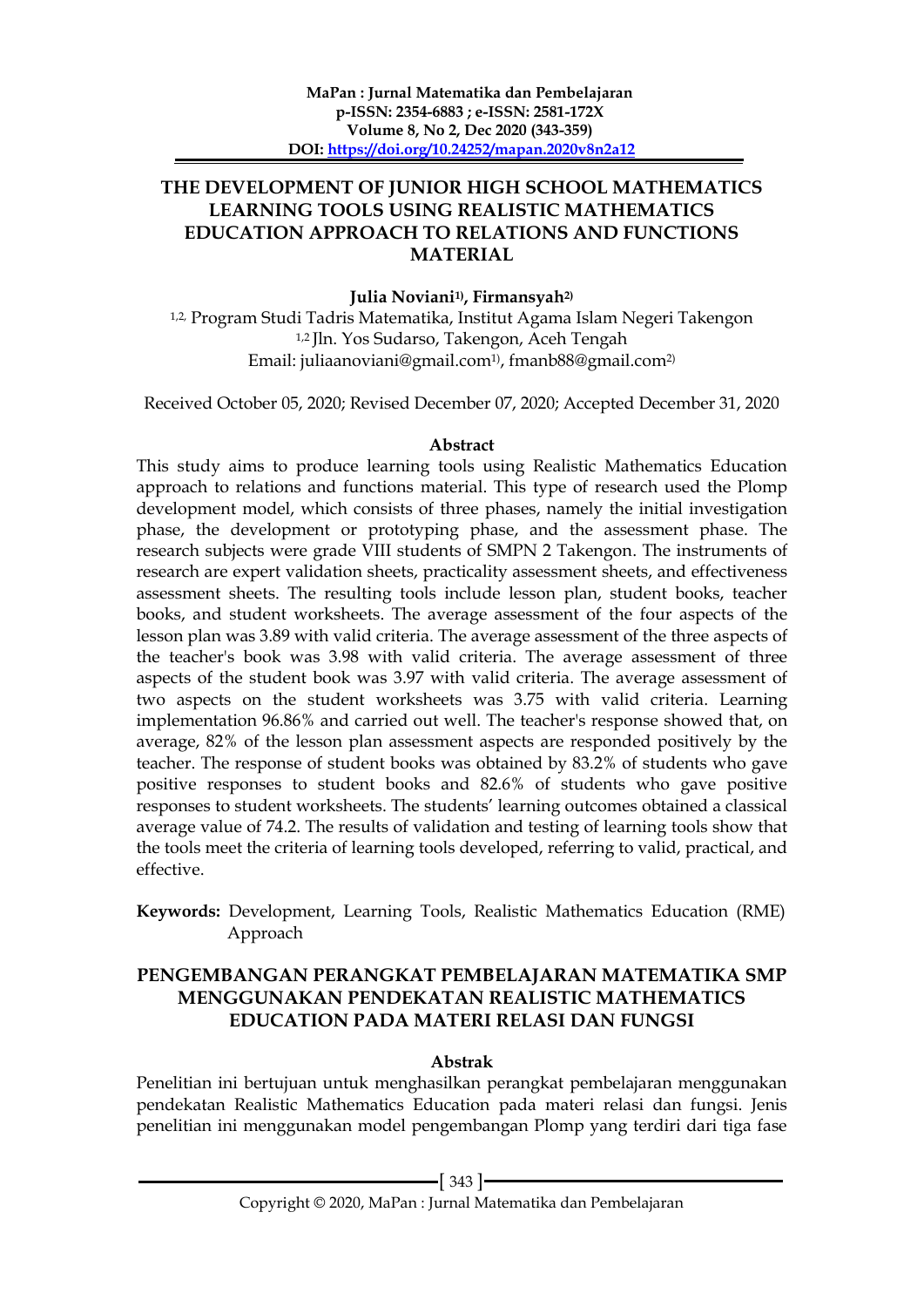yaitu fase investigasi awal, fase pengembangan atau pembuatan prototype dan fase penilaian. Subjek penelitian adalah siswa kelas VIII SMPN 2 Takengon. Instrumen penelitian berupa lembar validasi para ahli, lembar penilaian kepraktisan dan lembar penilaian keefektifan. Perangkat yang dihasilkan meliputi RPP, buku siswa, buku guru, dan LKS. Rata-rata penilaian pada empat aspek pada RPP adalah 3,89 dengan kriteria valid. Rata-rata penilaian tiga aspek pada buku guru adalah 3,98 dengan kriteria valid. Rata-rata penilaian tiga aspek pada buku siswa adalah 3,97 dengan kriteria valid. Rata-rata penilaian dua aspek pada LKS adalah 3,75 dengan kriteria valid. Keterlaksanaan pembelajaran 96,86% dan terlaksana dengan baik. Respons guru diperoleh bahwa rata-rata 82% aspek penilaian RPP direspons positif oleh guru. Respons peserta didik pada buku siswa diperoleh 83,2% peserta didik yang memberikan respons positif terhadap buku siswa dan 82,6% peserta didik yang memberikan respons positif terhadap LKS. Hasil belajar peserta didik diperoleh nilai rata-rata klasikal 74,2. Hasil validasi dan uji coba perangkat pembelajaran menunjukkan perangkat memenuhi kriteria perangkat pembelajaran yang dikembangkan mengacu yaitu valid, praktis, dan efektif.

**Kata Kunci**: Pengembangan, Perangkat Pembelajaran, Pendekatan Realistic Mathematics Education (RME)

*How to Cite*: Noviani, J. & Firmansyah. (2020). Algebraic The Development of Junior High School Mathematics Learning Tools Using Realistic Mathematics Education Approach to Relations and Functions Material. *MaPan : Jurnal Matematika dan Pembelajaran*, *8*(2), 343-359. https://doi.org/10.24252/mapan.2020v8n2a12.

# **INTRODUCTION**

athematics is one of the subjects that must be taken by students at primary school, junior high school, and senior high school. Mathematics is recognized as a very useful field of study because it **is applied to other subjects (Inglis & Attridge, 2016).** Learning mathematics can it is applied to other subjects (Inglis & Attridge, 2016). Learning mathematics can develop and hone general skills, such as logical thinking, the ability to analyze problems based on assumptions, and an awareness of how underlying assumptions can influence analytical conclusions or think (Inglis & Attridge, 2016). However, many students consider mathematics to be a difficult subject to understand. Common stereotypes about math are difficult and boring (Hall & Suurtamm, 2020). Students who find it difficult to understand mathematics consider mathematics to be a worrying specter.

One research study stated that teachers must have a meaningful learning concept, meaningful assignments relevant to students' lives so that mathematics is not boring for students (Khoshaim, 2020). The mathematics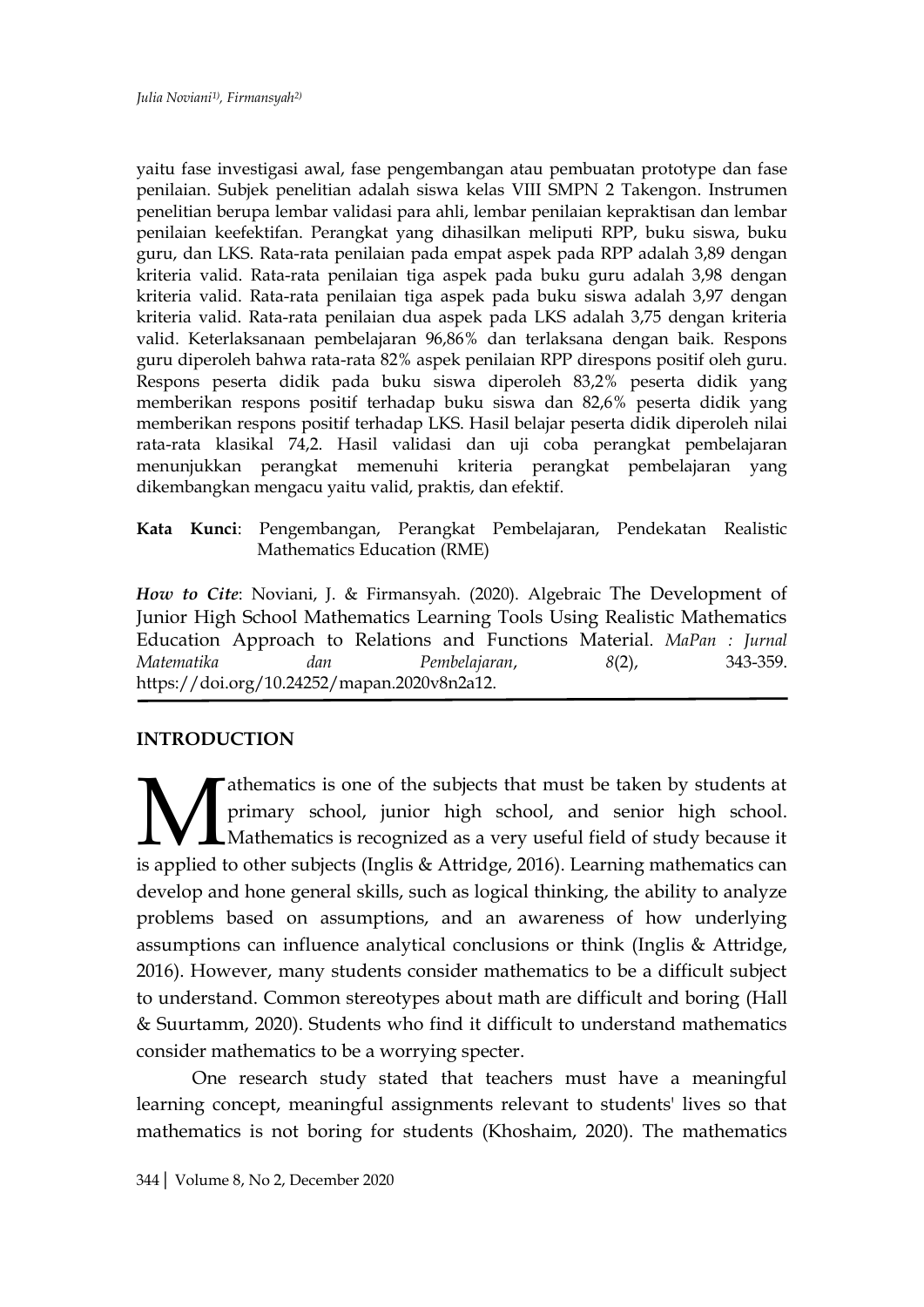teacher's role was to provide meaningful mathematics teaching, not only teaching mathematics based on rules of concepts and procedures (Aytekin & Sahiner, 2020). Teaching mathematics was oriented to basic principles and techniques and its application in certain contexts (Gil-Domenech & Berbegal-Mirabent, 2020). Because of this, meaningful mathematics teaching is an important virtue that mathematics teachers must apply.

Based on researchers' observations at SMPN 2 Takengon, mathematics learning at the school is still teacher-centered. Teachers still used the lecture method in the learning process, and students only listen to and record explanations from the teacher. When the teacher asked a question, only one and two students answered. The other students just kept quiet. From these observations, the researcher observed that student activities became passive during the learning process. Passive students will position themselves as objects that only wait and receive information from educators or teachers (Wibowo, 2020). In addition, researchers also found mismatches in applying learning methods to lesson plans and conditions in the field. The method to be used in the learning process outlined in the lesson plan is the discussion and question and answer method, but the teacher does not apply it. The teacher only uses the lecture method.

The learning approach that focuses on meaningful learning is Realistic Mathematics Education (RME). A group of mathematicians has developed RME since 1971 at Utrecht University in the Netherlands. Indonesia has adopted RME since 1994, which was originally chaired by Professor Sembiring from the Bandung Institute of Technology (Zulkardi, Putri, & Wijaya, 2020). In Indonesia, RME is better known as Indonesian Realistic Mathematics Education (PMRI). The main objective of the RME approach is to apply realworld problems in the mathematics learning process so that learning activities are inspiring and meaningful for all students (Zulkardi, Putri, & Wijaya, 2020). Learning mathematics that is inspiring and meaningful for students will help students deal with everyday problems. RME principle emphasizes that the students actively participate in the learning process, dominating the learning activities and student learning activities close to the students' real-life problems (Ndiung, 2020). The learning tools developed in this study refer to the RME stage; situation, model of, model for, and formal model. RME-based learning tools in this study are expected to build students' creative thinking and solve mathematical problems through problems found in everyday life.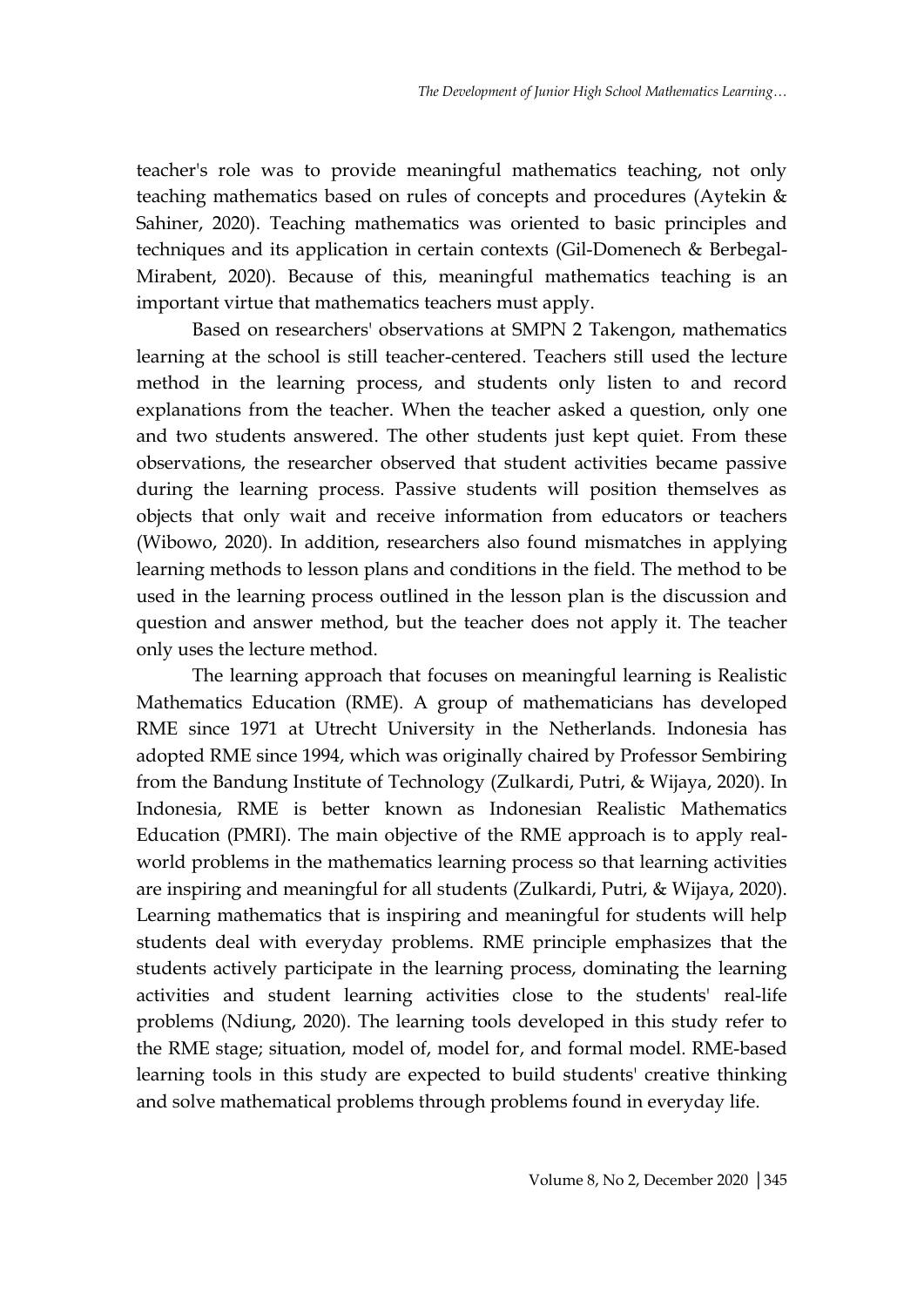The RME approach applied in schools is recognized as one way of providing the best and most detailed elaboration of a problem-based approach (Hadi, 2002). RME also focuses on skills when doing mathematics, which leads students to solve their problems by utilizing informal knowledge from student life (Gee, Fauzan, & Atmazaki, 2018). One study that focused on RME states that student progress when creating mathematical ideas. They are able to develop methods in their way (Rasmussen & King, 2000). Research conducted on students in secondary schools in South Africa stated that RME successfully enhanced their comprehension (Barnes, 2004). The RME approach emphasizes that teachers are actively involved in designing and developing learning materials or tools, implementing strategies that allow students to be more active thinkers in the class, and developing context and teaching materials that are closely related to the school environment and student interests (Sembiring, Hadi, & Dolk, 2008). Thus, the development of learning tools using the RME approach is expected to motivate and develop students' interest in learning mathematics. The study results stated that the learning materials for mathematics using the RME approach met the effective criteria to improve students' problem solving abilities (Putri, Hasratuddin, & Syahputra, 2019). Other studies also suggested that learning tools were developed using RME approach valid criteria, practical and effective, to increase students' independence and problem solving skills (Hasibuan, Saragih, & Amry, 2018). The development of learning tools that are arranged must be in accordance with the curriculum, using realistic and contextual problems to help and motivate students. Good learning tools are expected to accommodate the students' mathematics learning process which has been considered difficult by students. In addition, structured and systematic learning tools will facilitate mathematics teachers in the learning process (Amin, 2014).

The materials chosen in this study are relations and functions. Relationship and function material is a mathematical material that really needs to be considered because it is the basis of introducing calculus. The calculus discussion will be discussed more about the limit functions, quadratic functions, trigonometric functions, and others. Junior high school students must understand the concept of relations and functions because in senior high school will be explained further material about the function and the types of other functions. The material on relations and functions can also help students solve daily life problems because it is close to real life, such as "the relationship of."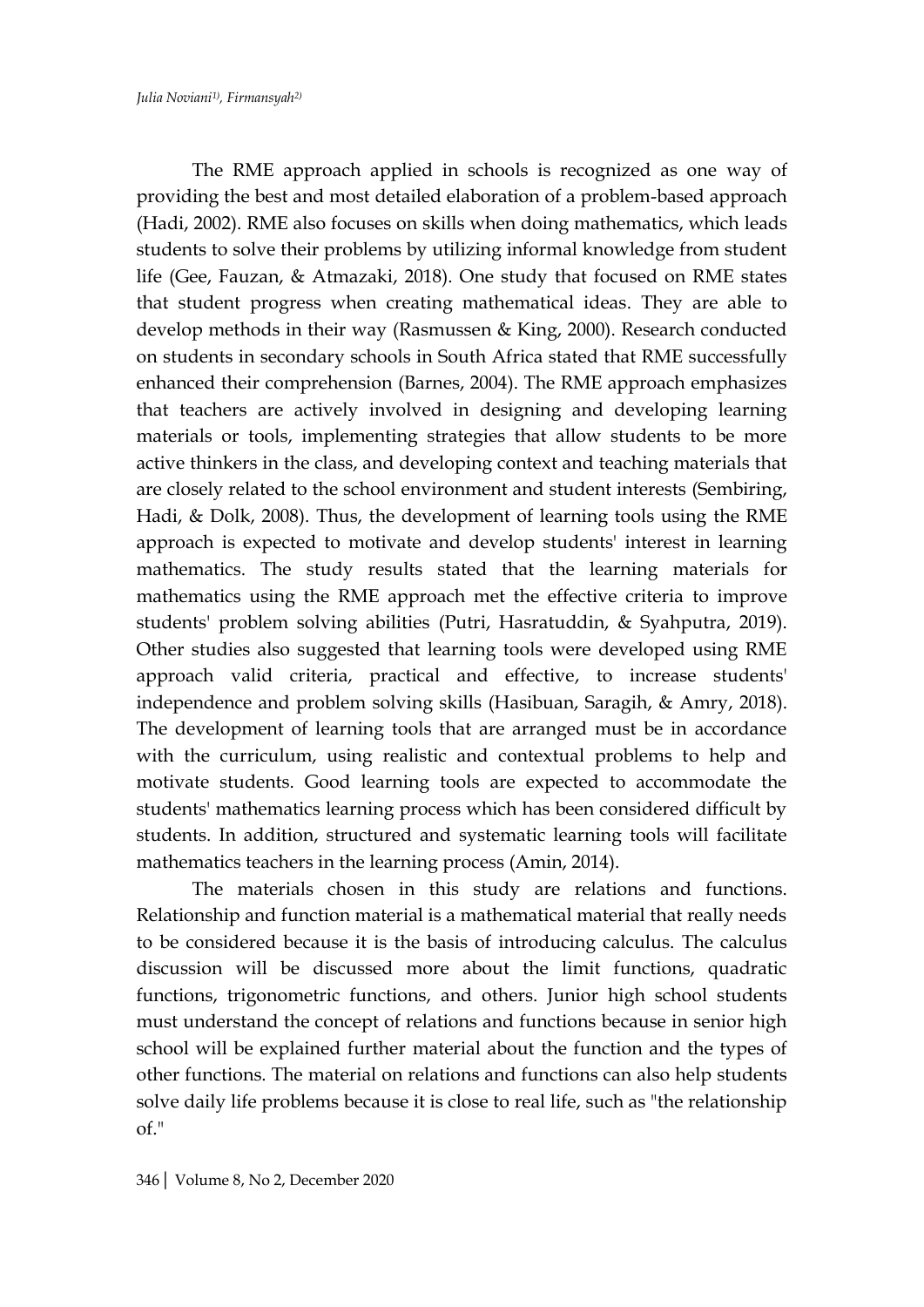The development of quality learning device can produce a good learning model development (Fauzi & Waluya, 2018). In addition to creating good learning and helping students, good learning tools help teachers deliver indicators that must be understood by students interestingly so that it is more effective and efficient (Destino & Bharata, 2019). Based on the description above, it is necessary to develop a learning device using RME approach. Learning tools that will be developed include lesson plans, worksheets, student books, and teacher books. This study aims to develop learning tools using an RME approach to relations and functions material and describe the quality of the learning device from validity, practicality, and effectiveness. This research will produce learning tools on the relation and function material of class VIII SMP based on the RME approach.

#### **METHODS**

This research is development research using the Plomp development model. The Plomp model is seen as more flexible than other models, such as the Four-D model, because each step contains development activities that can be adjusted according to the research characteristics (Rochmad, 2012). Four-D model, which includes four stages; define, design, develop, and disseminate. The definition stage includes five phases: (1) front-end analysis, (2) learner analysis, (3) task analysis, (4) concept analysis, and (5) specific instructional objectives. The design stage includes four phases: (1) constructing a criterionreferenced test, (2) media selection, (3) format selection, and (4) initial design. The development stage includes two phases: (1) expert appraisal, and (2) developmental testing. The dissemination stage includes three phases: (1) validating testing, (2) packaging, and (3) diffusion and adoption. In comparison, the Plomp development model consists of an initial investigation phase, a development or prototyping phase, and an assessment phase (Plomp & Nieveen, 2013). The investigation phase carried out curriculum analysis, concept analysis, and analysis of student characteristics. In the development phase or prototype, an RME-based mathematics learning device was designed. The assessment phase carried out limited testing at SMPN 2 Takengon, Central Aceh Regency.

Quality learning tools must include criteria that refer to validity, practicality, effectiveness (Nieveen, 1999). In this study, the validity to be assessed was the validity of learning tools, namely the validity of the lesson plans, the validity of teacher books, student books, and student worksheets.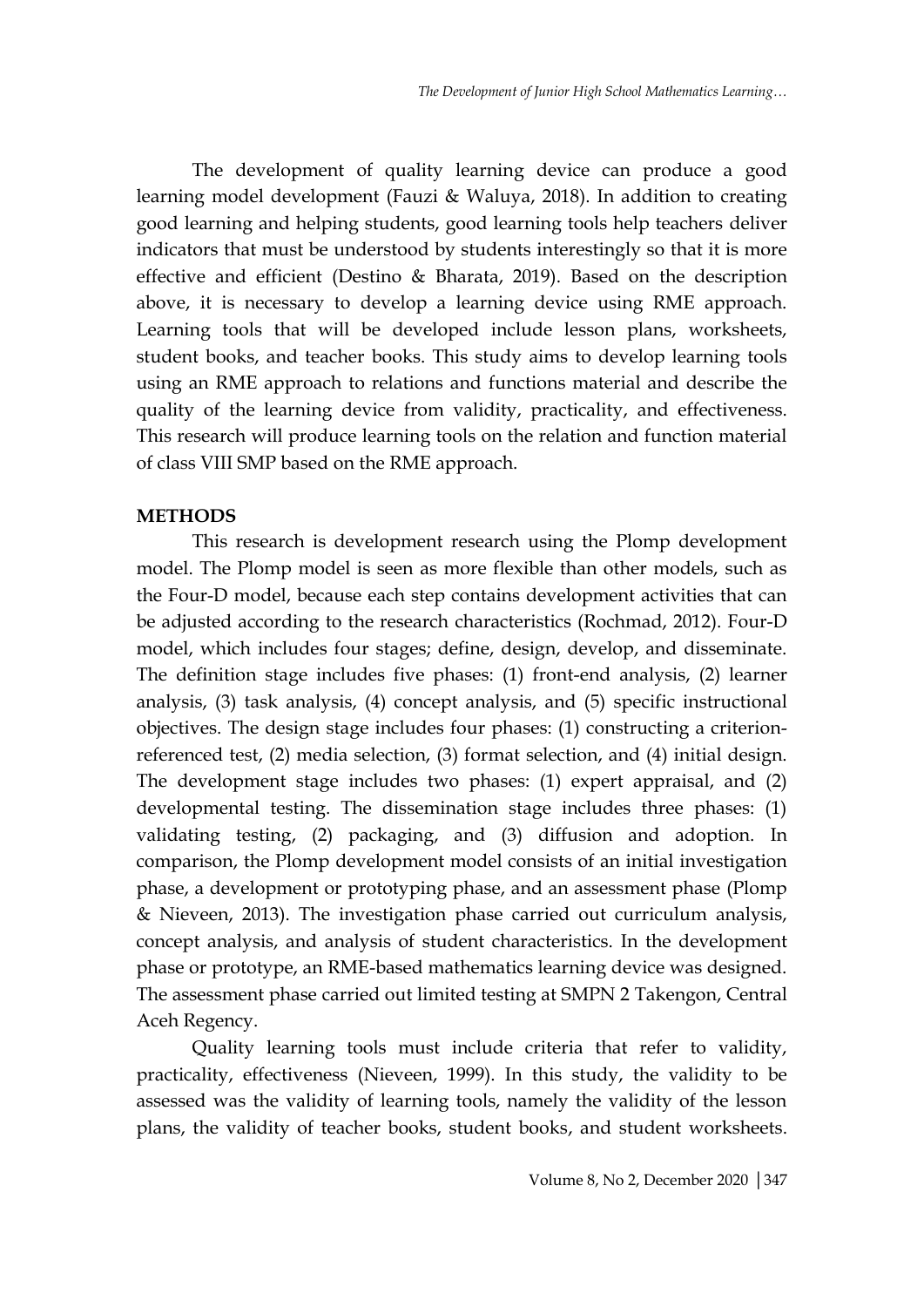The development phase of evaluation did by the two experts and practitioners in each of the learning tools. This study's validator was a mathematics education lecturer at IAIN Takengon with the initials ER and AU. The quantitative data from the validation results were analyzed by determining the average score of the validator's assessment  $(ii)$  on each indicator and then determining the validity score (*Vs*) by calculating the average *Ii* on all assessment indicators.

The validity criteria used are based on the following validity score criteria.

| Table 1. Criteria for the Validity Score |                                        |
|------------------------------------------|----------------------------------------|
| Interval Vs                              | Criteria                               |
| $4 < V_s \leq 5$                         | <b>Highly Valid</b>                    |
| $3 < V_s \leq 4$                         | Valid                                  |
| $2 < V_s \leq 3$                         | Less Valid                             |
| $1 \leq V_s \leq 2$                      | Invalid                                |
|                                          | $(Moulione Ucheen - L. Cubianto 2018)$ |

(Mauliana, Ikhsan, & Subianto, 2018)

Learning tools are declared valid if at least be in a valid category. The practicality of the tool is seen from the feasibility of learning, teacher responses, and students at the trial stage. The effectiveness of the tool is seen from the learning outcomes achieved by students after participating in learning with the tools developed.

### **RESULTS AND DISCUSSION**

Based on the stages of the Plomp development model, the first phase is the initial investigation. The analysis at this stage includes a needs analysis, the curriculum, concepts, and characteristics of students. In this phase, conducted a needs analysis to assess the needs in the development of learning tools. The curriculum analysis stage was a review of the 2013 curriculum in mathematics class VIII SMP odd semesters, which consisted of number patterns, Cartesian coordinates, relations and functions, straight line equations, and a two-variable linear equation system. Further curriculum analysis will serve as a guideline in developing learning tools using the RME approach. Concept analysis aims to determine the content and material needed in developing learning tools to achieve competency achievement indicators. In this research, the main concepts were relations and functions. Analysis of students' character in this study based on the results of observations and interviews resulted that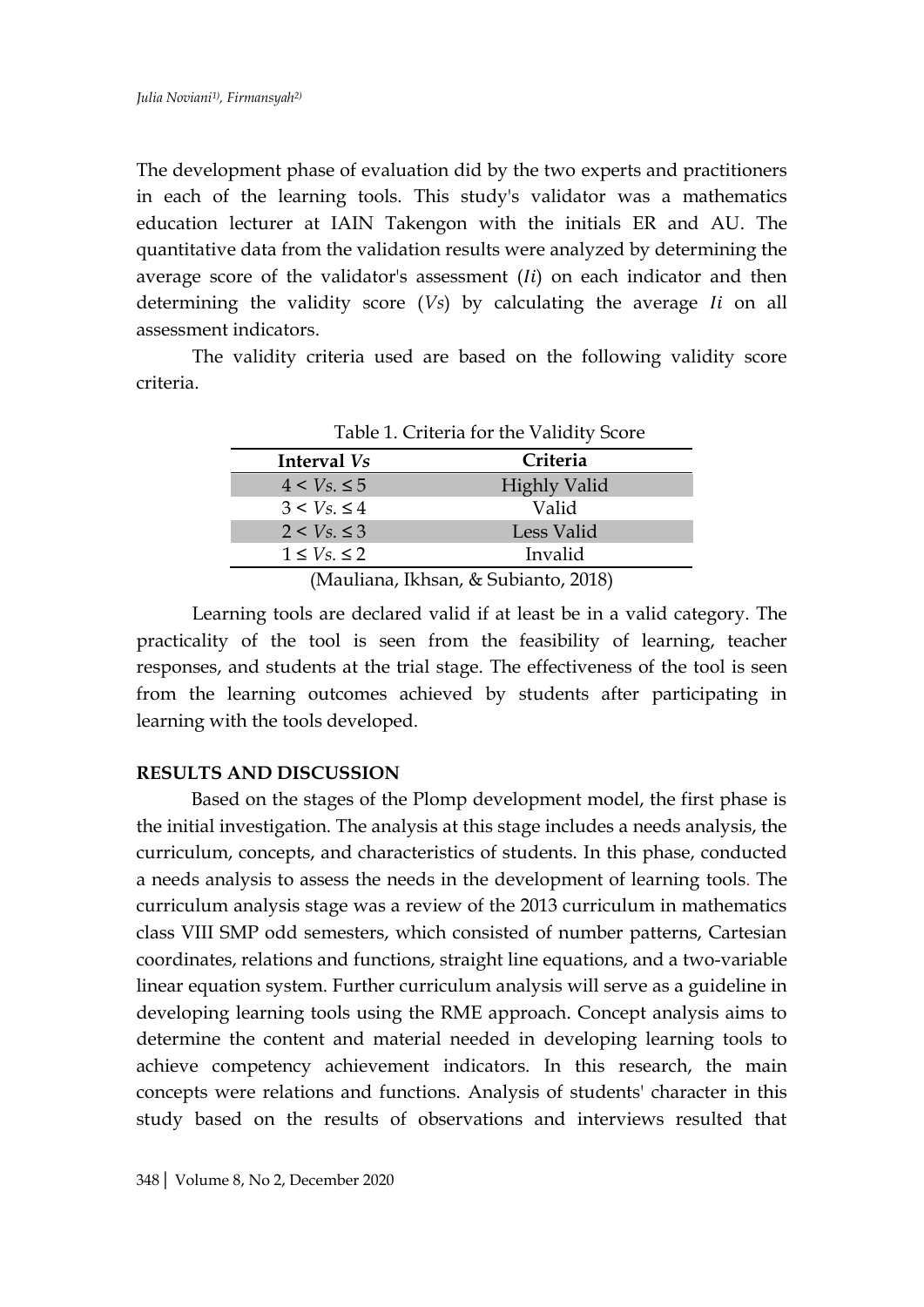mathematics learning at the school is also teacher-centered. Teachers also used the lecture method in the learning process, and students only listen to and record explanations from the teacher. When the teacher asked a question, the other students only stayed silent, responding to just one and two students. From the results of these findings, the researcher noticed that student behaviors were passive during the learning process. In applying learning methods to lesson plans and situations in the field, researchers have also identified mismatches. As illustrated in the lesson plan, the approach to be used in the learning process is the discussion method and question and answer, but the truth is that the teacher does not use this method. The teacher uses only the lecture method.

In the development or prototyping phase, the Realistic Mathematics Education (RME) based learning device prototype is designed. Learning tools developed include lesson plans, worksheets, student books, and teacher books. At this stage also tests the validity of the learning tools are developed.

Phase assessment performed limited testing on 25 students of class VIII SMPN 2 Takengon. At this stage, the practicality test and effectiveness test were carried out.

### **1. The validity of Learning Tools**

Analysis of the learning tool's validity aims to determine the extent to which the learning device developed lesson plan and worksheets valid criteria based on expert judgment using the validation sheet (Marlinda & Wijaya, 2018). In the development phase of evaluation by the two experts and practitioners in each learning tool. The quantitative assessments of the two experts were averaged to determine the validity score (*Vs*). The *Vs* score is categorized according to Table 1, and several revisions were made based on the qualitative assessment of the validator for each of the learning tools described next.

#### **The Validity of Lesson Plan**

The aspects assessed in validating the lesson plan are curriculum, material, language, and time allocation. The average assessment of four aspects of the lesson plan is 3.89 with valid criteria.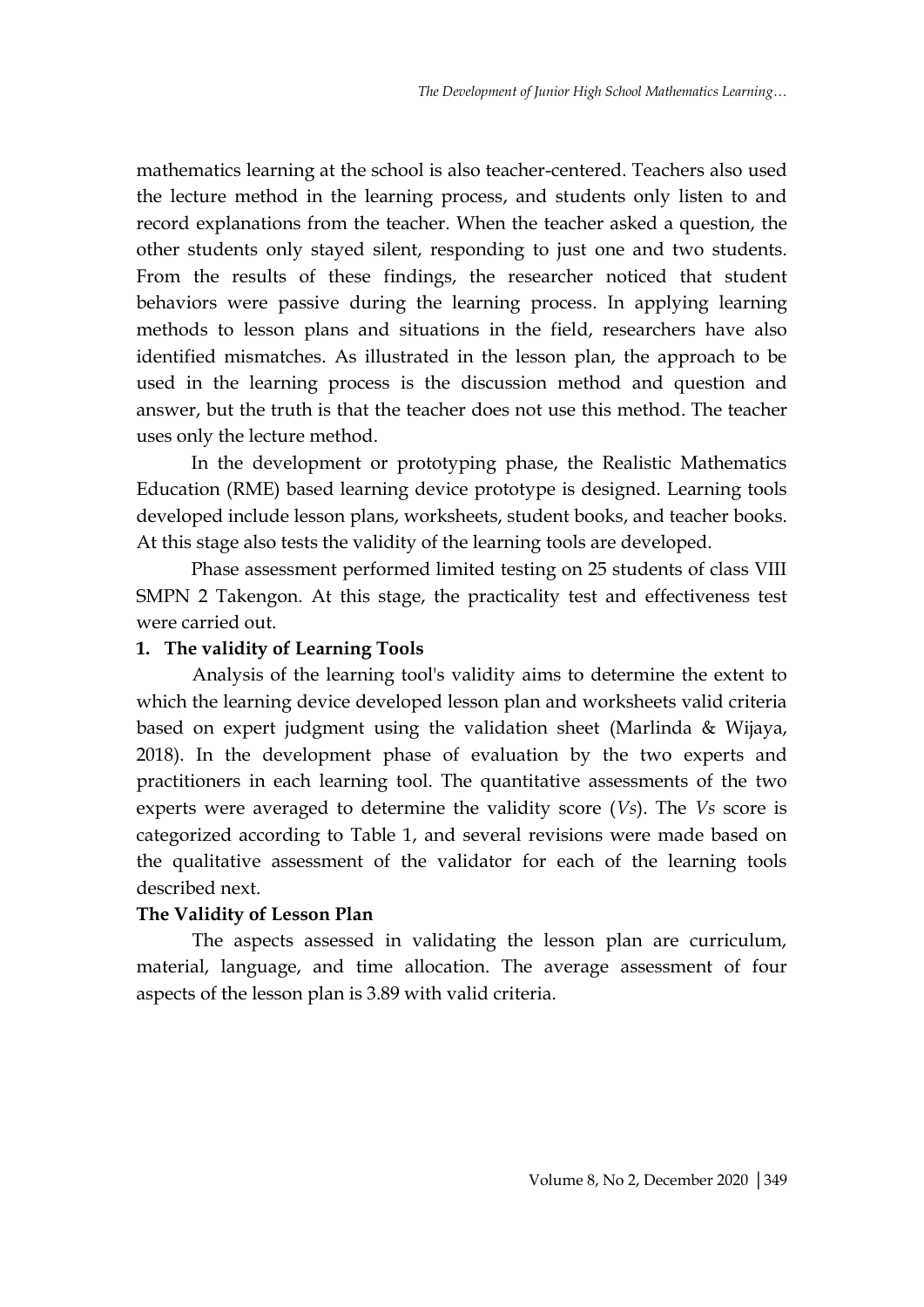|              |                 | Lesson Pian |          |
|--------------|-----------------|-------------|----------|
| No.          | Aspects         | lί          | Criteria |
| $\mathbf{1}$ | Curriculum      |             | Valid    |
|              | Material        | 3.9         | Valid    |
| 3            | Language        | 3.66        | Valid    |
|              | Time Allocation |             | Valid    |
|              | V <sub>S</sub>  | 3.89        | Valid    |

Table 2. The Results of Expert Assessments on the Validity Aspects of the Lesson Plan

Although the lesson plan assessment criteria are valid, the validator provides suggestions for improvement. The validator suggests that because learning uses the Realistic Mathematics Education (RME) learning approach, the lesson plan needs to bring up an activity level design based on the RME principle. The activity levels referred to include: 1) situation; 2) model of; 3) model for; 4) formal knowledge.

Table 3. The Results of the Revision of Lesson Plan

| <b>Revision</b>                                                | <b>Validators' Suggestions</b>                                    |
|----------------------------------------------------------------|-------------------------------------------------------------------|
|                                                                | The RME stage is emphasized in It is necessary to emphasize each  |
|                                                                | phase 2: the presentation of the stage of the RME approach in the |
| material (STAD model) in the RPP lesson plan's learning phase. |                                                                   |
| includes                                                       |                                                                   |
| 1. Situation;                                                  |                                                                   |
| 2. Model of:                                                   |                                                                   |
| 3. Model for;                                                  |                                                                   |
| 4. Formal knowledge.                                           |                                                                   |

Based on the validator's suggestion, the following are examples of improvements to the first meeting lesson plan shown in table 4.

Table 4. The Revised Results of the Validators for Improving the Lesson Plan

| <b>Phase 2: Presenting the Material</b> |                                                                                                                      |                    |
|-----------------------------------------|----------------------------------------------------------------------------------------------------------------------|--------------------|
| <b>Learning Objectives</b>              | <b>Mental Activity</b>                                                                                               | Time<br>Allocation |
| members to the two $(\rightarrow)$ .    | Through this activity, Connect the members on the left with<br>students connect the members on the right with arrows | 15                 |
| sets                                    | (real context) Write down the name of the<br>given and construct relationship you made in sentence                   |                    |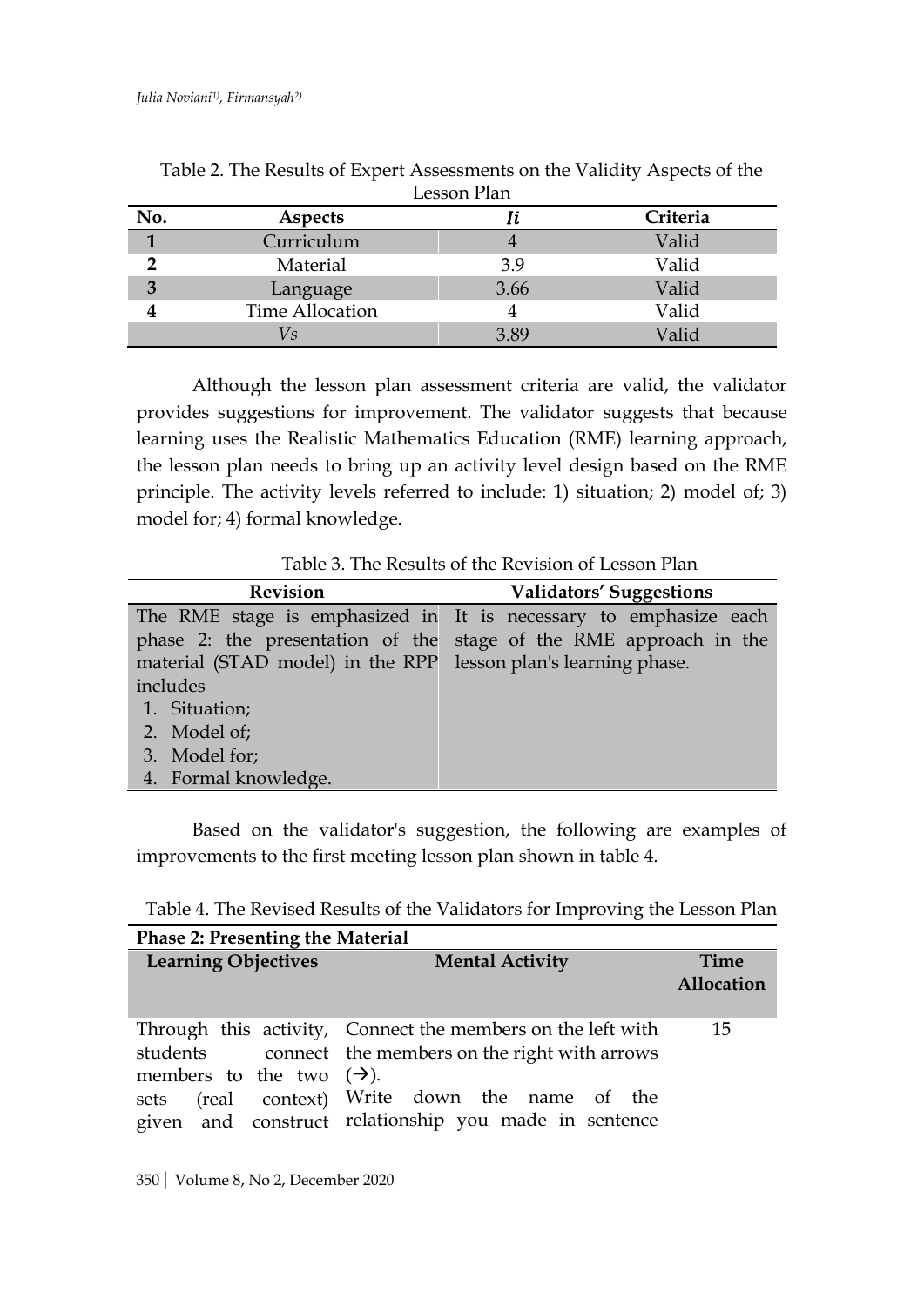sentences about the relationships formed. (Situation) form (Tuliskan apa nama hubungan yang kalian buat dalam bentuk kalimat)



Figure 1. Diagram 1



Figure 2. Diagram 2

Volume 8, No 2, December 2020 |351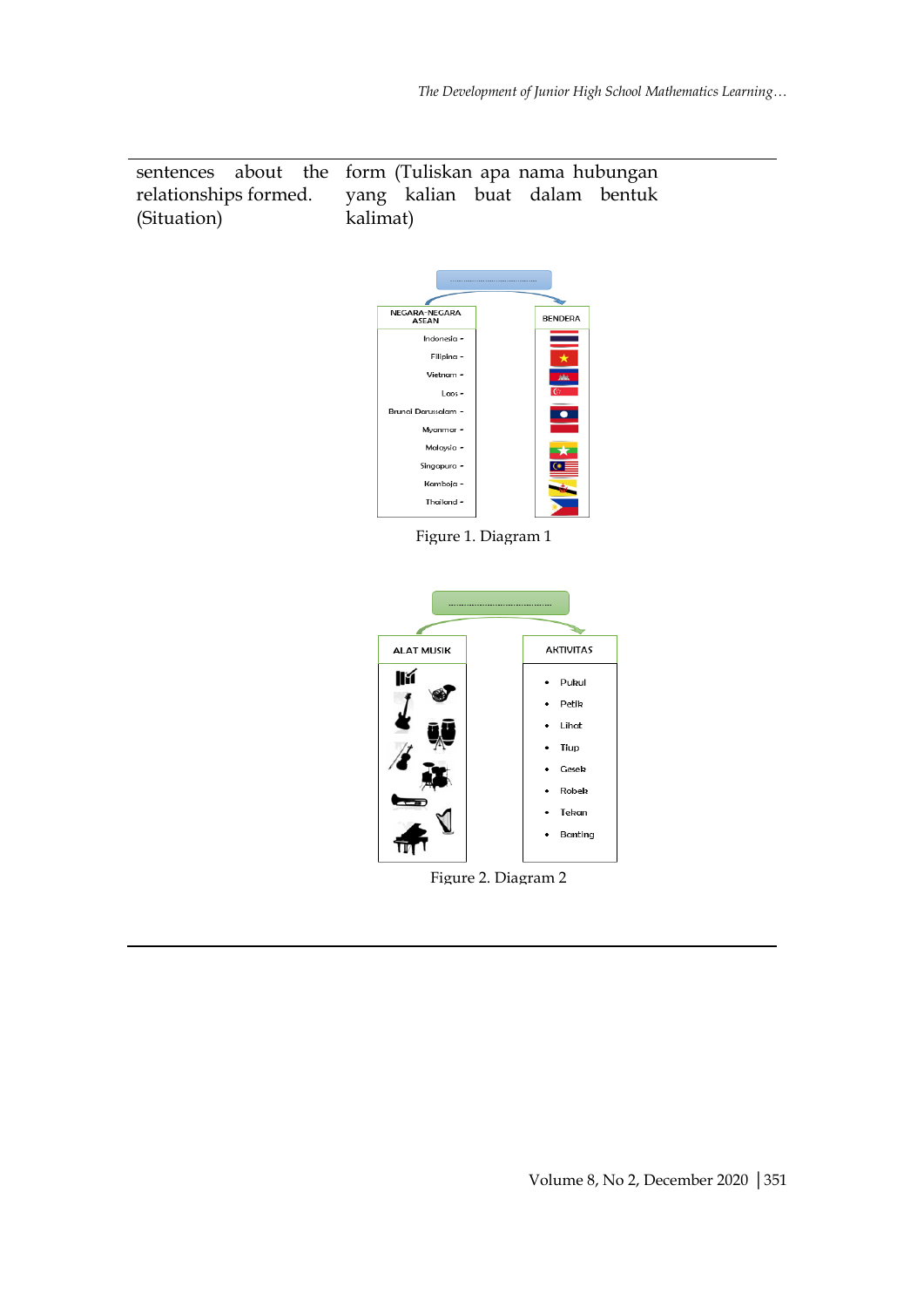

352| Volume 8, No 2, December 2020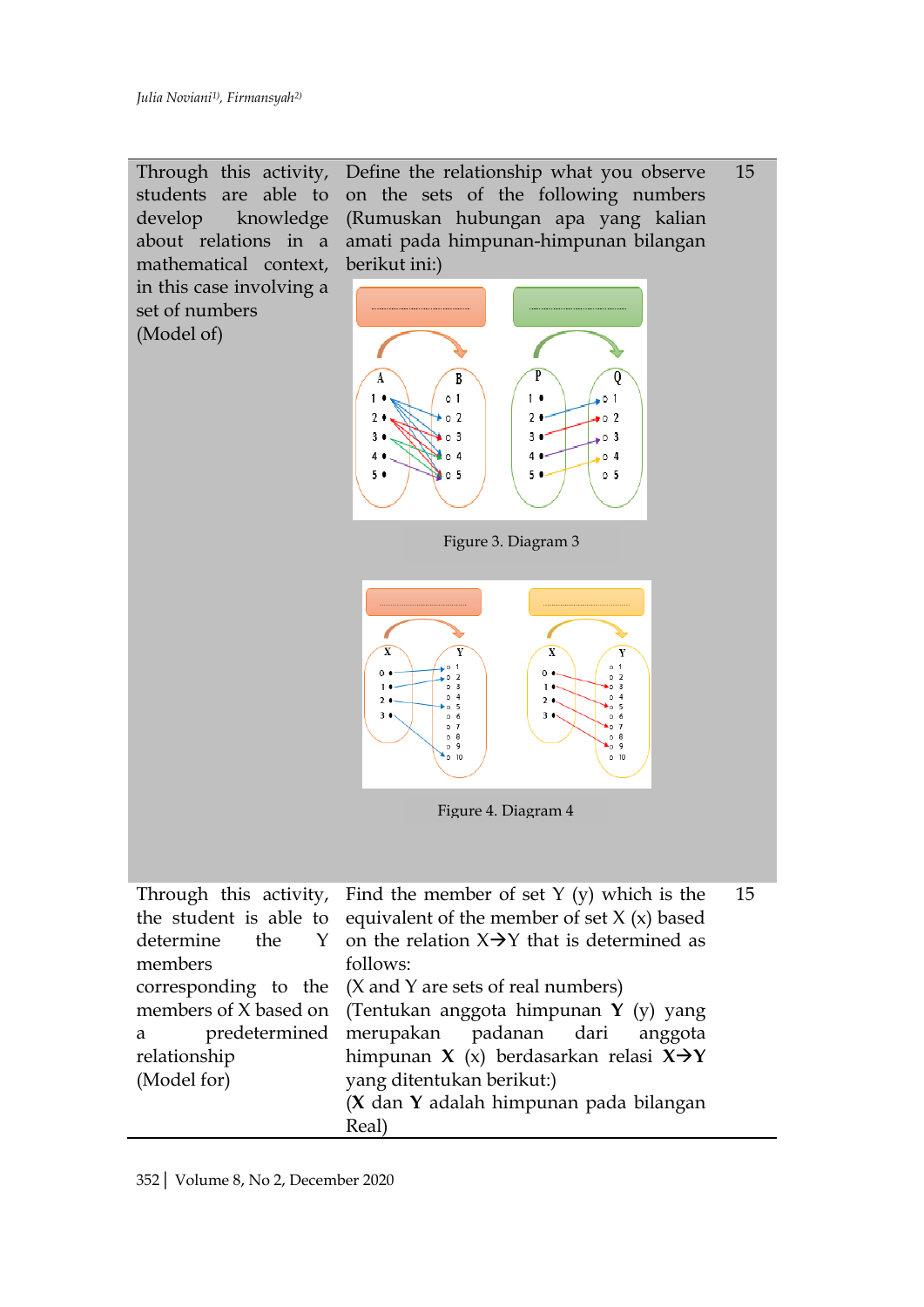1. Relation:  $y$  one is less than three times  $x$ 

(Relasi: y satu lebih kecil dari tiga kali x)  $[y = 3x - 1]$ a)  $x = -4 \rightarrow y = ...$ b)  $x = -2 \rightarrow y = ...$ c)  $x = 3 \rightarrow y = ...$ d)  $x = 5 \rightarrow y = ...$ e)  $x = 9 \rightarrow y = ...$ 2. Relation: y is the square of x minus 1 (Relasi: y merupakan kuadrat dari x dikurang 1)  $[y = (x - 1)^2]$ a)  $x = -2 \rightarrow y = ...$ b)  $x = -1 \rightarrow y = ...$ c)  $x = 0 \rightarrow y = ...$ d)  $x = 2 \rightarrow y = ...$ e)  $x = 7 \rightarrow y = ...$ If  $(x, y)$  expresses the equivalent of the member of the set  $X(x)$  to the member of the set  $Y(y)$  by a relation, express the relation  $X \rightarrow Y$  in terms of the equation (Jika (x, y) menyatakan padanan anggota himpunan **X** (x) dengan anggota himpunan **Y** (y) oleh suatu relasi, nyatakan relasi  $X \rightarrow Y$  dalam bentuk persamaan:) 1.  $X \rightarrow Y$ : {(-3, 3), (-2, 2), (-1, 1), (0, 0), (1, -1),  $(2, -2), (3, -3)$ y = ................ 2.  $X \rightarrow Y$ : {(0, -4), (1, 1), (2, 6), (3, 11), (4, 16),  $(5,21)$ y = ................ 3.  $X \rightarrow Y$ : {(-2, 8), (-1, 5), (0, 2), (1, -1), (2, -4)} y = ................ 4.  $X \rightarrow Y$ : {(0, -1), (1, 0), (2, 3), (3, 8), (4, 15),  $(5, 24)$ y = ................ 15

Through this activity, students are able to formulate set relations in the form of formal mathematics (Formal knowledge)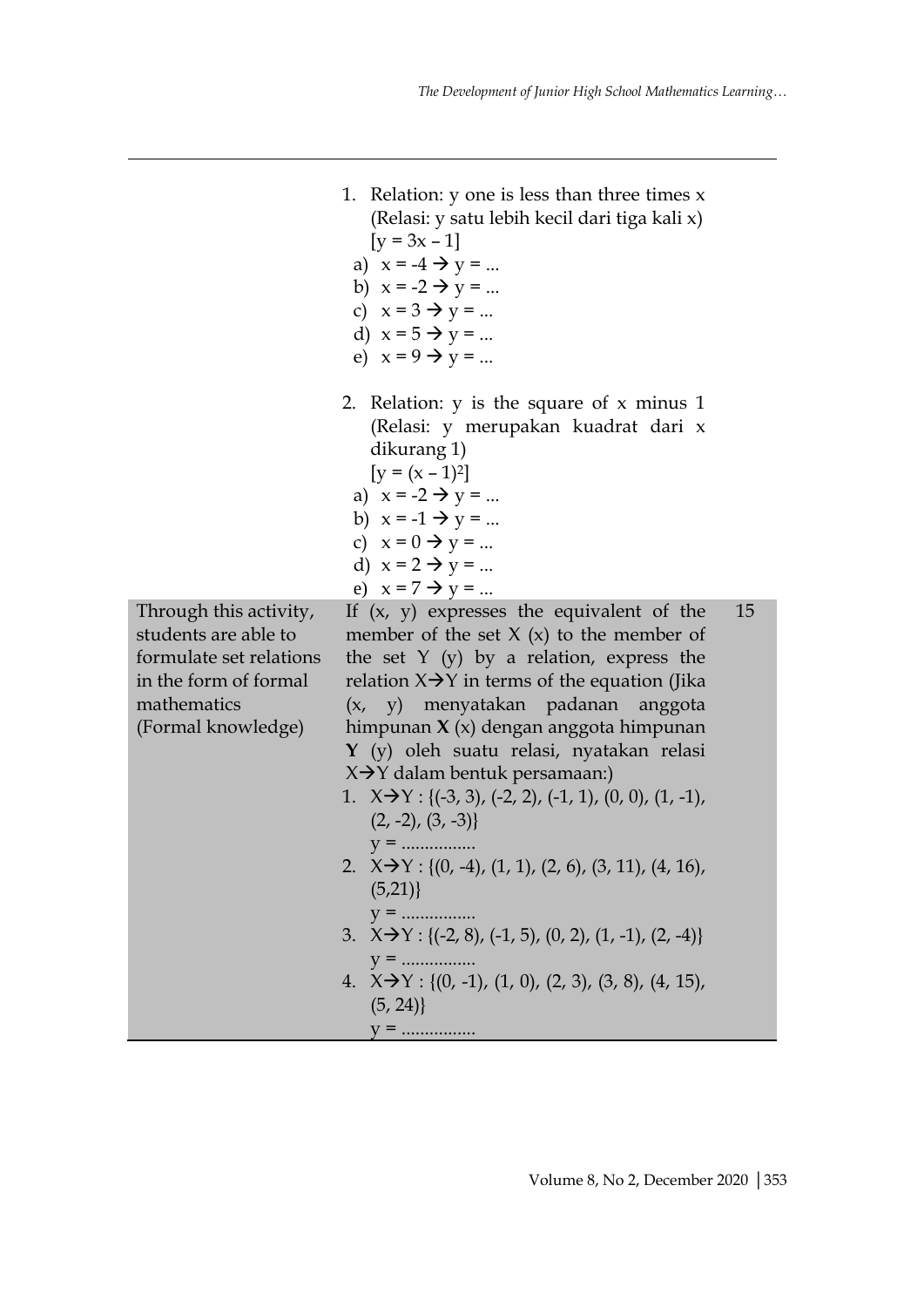### **The Validity of Teacher Books, Student Books, and Worksheets**

The aspects assessed in validating the teacher's and student's books are structure, material, and language. The average rating for three aspects of the Teacher's Book is 3.98 with valid criteria.

Table 5. The Results of Validators' Assessments on the Validity Aspects of the Teacher's Book

| No. | Aspects                   | Ii.  | Criteria            |
|-----|---------------------------|------|---------------------|
|     | Teacher's books structure | 4.16 | <b>Highly Valid</b> |
|     | Material                  |      | Valid               |
| 3   | Language                  | 3.77 | Valid               |
|     | Vs                        | 3.98 | Valid               |

The average assessment of three aspects of the Student Book is 3.97 with valid criteria.

Table 6. The Results of Validators' Assessments on the Validity Aspects of the agher<sup>10</sup>

|     |                           | Teacher's book |                     |
|-----|---------------------------|----------------|---------------------|
| No. | <b>Aspects</b>            | Ii             | Criteria            |
|     | Student's books structure | 4.25           | <b>Highly Valid</b> |
| 2   | Material                  |                | Valid               |
|     | Language                  | 3.66           | Valid               |
|     | Vs                        | 397            | Valid               |

The aspects assessed on the worksheets are content and language. The average assessment of two aspects on the worksheets is 3.75 with valid criteria.

Table 7. The Results of Validators' Assessments on the Validity Aspects of the Student's Worksheets

|     |          | S    |          |
|-----|----------|------|----------|
| No. | Aspects  | Ii   | Criteria |
|     | Content  | 3.75 | Valid    |
|     | Language | 3.75 | Valid    |
|     | VS       | 3.75 | Valid    |

Overall, the acquired learning device with a valid category can be used after minor revisions. Qualitative assessments and revisions of teacher books, student books, and student worksheets include adjustments with revisions to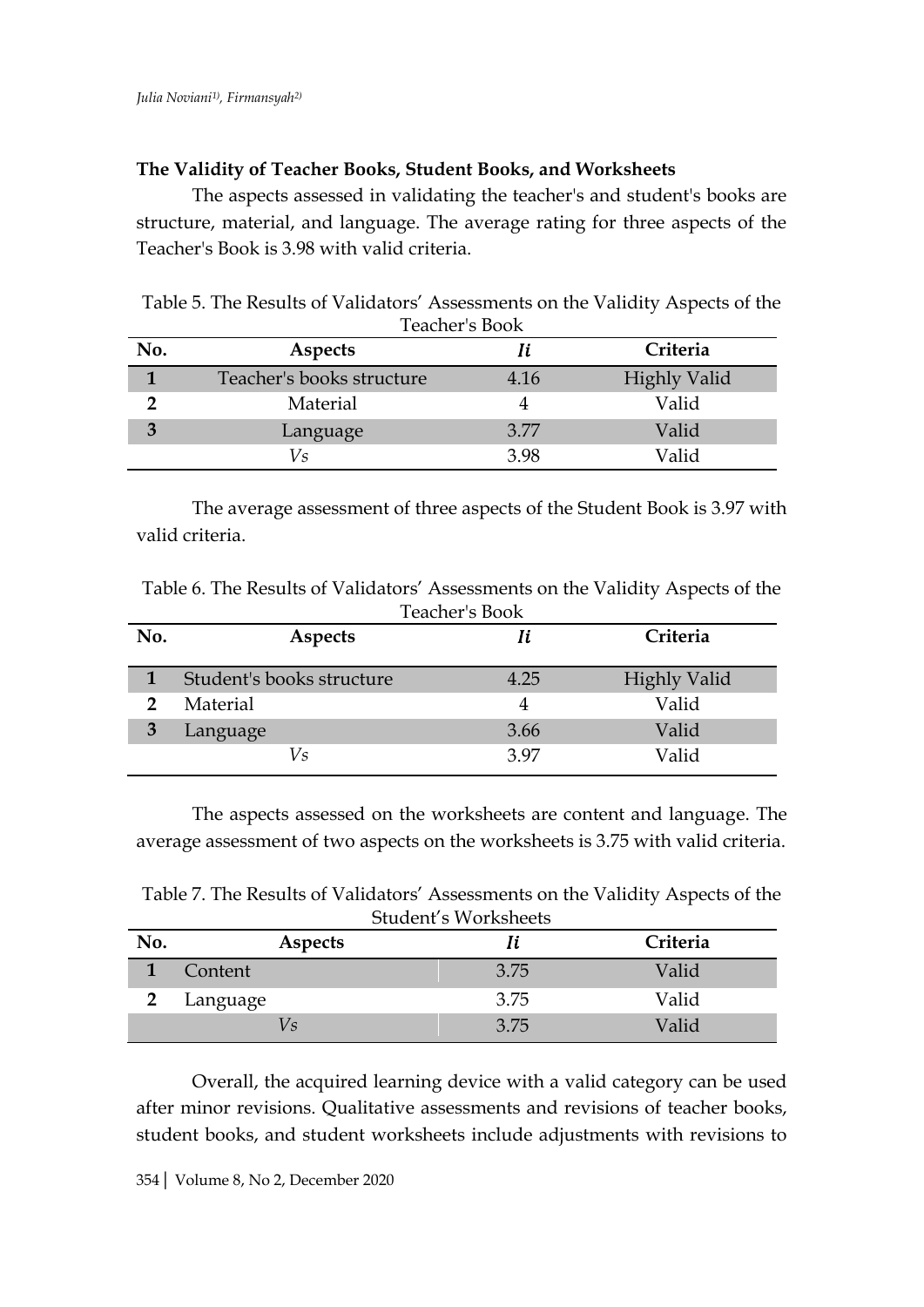the lesson plans. The adjustment in question presents teaching materials with the RME activity level: 1) situation; 2) model of; 3) model for; 4) formal knowledge. Based on the validation results above, improvements were made and continued with the trial phase. The testing of the device was carried out in class VIII4 for four meetings.

# **2. Practical Learning Tools**

The device's practicality is seen from the feasibility of learning, teacher and students' responses at the trial stage. Learning implementation is obtained from observing learning activities at four meetings. The learning used the RME approach using the STAD type cooperative learning model. The observations obtained at the first meeting of learning, 91.65% accomplished. The second meeting 100% done learning, the third meeting 100% successful, and the fourth meeting of the learning, 95.82% accomplished. Overall adherence to the learning gained 96.86% and is considered to have learned by using learning tools developed performing well.

The teacher's response to the lesson plan shows that, on average, 82% positive response assessment aspects of the lesson plan by two teachers.

| No. | <b>Aspects</b>                     | Positive response |
|-----|------------------------------------|-------------------|
|     | Formulation of learning objectives | 84.00%            |
|     | Content                            | 80.00%            |
| 3   | Language                           | 82.00%            |
|     | Time allocation                    | 82.00%            |
|     | Average                            | 82.00%            |

Table 8. The Results of Teacher's Response to the Lesson Plan

As for the response to the teacher's book, it was found that 81% of the assessment aspects were responded positively by two teachers.

Table 9. The Results of Teacher's Response to the Teacher's Book

| No.            | <b>Aspects</b>                | Positive response |
|----------------|-------------------------------|-------------------|
|                | Teacher's book structure      | 82.00%            |
| $\overline{2}$ | Material writing organization | 78.00%            |
| 3              | Language                      | 83.00%            |
|                | Average                       | 81 00%            |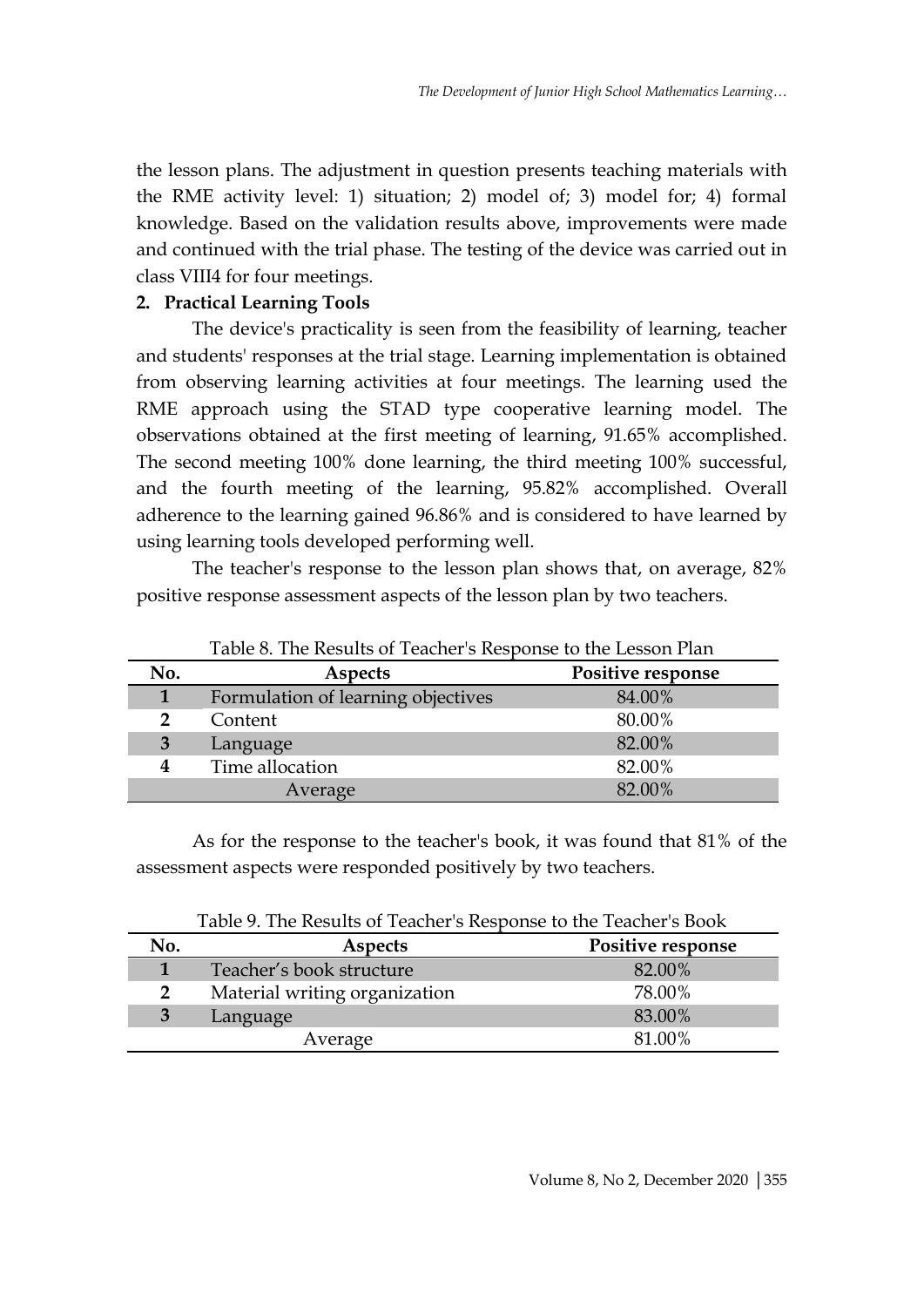The response of students to student books was obtained 83.2% of students who gave positive responses to student books and 82.4% of students who gave positive responses to student worksheets.

|                | Table 10. The Result of Students' Response to Student Books     |                 |                 |
|----------------|-----------------------------------------------------------------|-----------------|-----------------|
|                |                                                                 |                 | Response        |
| N <sub>0</sub> | <b>Aspects and Indicator</b>                                    | <b>Positive</b> | <b>Negative</b> |
| $\mathbf{1}$   | Material                                                        | 84.0%           | 16.0%           |
| $\overline{2}$ | Language                                                        | 88.0%           | 12.0%           |
| 3              | Picture                                                         | 80.0%           | 20.0%           |
| 4              | <b>Notation</b>                                                 | 80.0%           | 20.0%           |
| 5              | Display                                                         | 84.0%           | 16.0%           |
|                | Rata-rata                                                       | 83.2%           | 16.8%           |
|                |                                                                 |                 |                 |
|                | Table 11. The Result of Students' Response to Student Worksheet |                 |                 |
|                |                                                                 |                 | Response        |
| N <sub>0</sub> | <b>Aspects and Indicator</b>                                    | <b>Positive</b> | <b>Negative</b> |
| $\mathbf{1}$   | Language                                                        | 84.0%           | 16.0%           |
| 2              | Picture                                                         | 80.0%           | 20.0%           |

**4** Display 80.0% 20.0% **5** Time allocation of activity 84.0% 16.0%

Rata-rata 82.4% 17.6%

From the response data, it can be concluded that teachers' and students' responses to learning tools are positive. This shows that students are interested in and satisfied with student books and worksheets because it facilitates their understanding of learning. These results are also consistent with Nababan's research, which showed a positive response from students when learning using RME-based learning tools (Nababan, 2017). Therefore, learning activities are carried out well and get a positive response. The learning tool is considered to meet the criteria of practicality.

### **3. Effectiveness of Learning Tools**

The effectiveness of the tool is seen from the learning outcomes achieved by students after participating in learning with the tools developed. The learning outcomes of students obtained a classical average value of 74.2. There are 12% of students who do not meet the minimum learning completeness, and the remaining 88% meet the minimum learning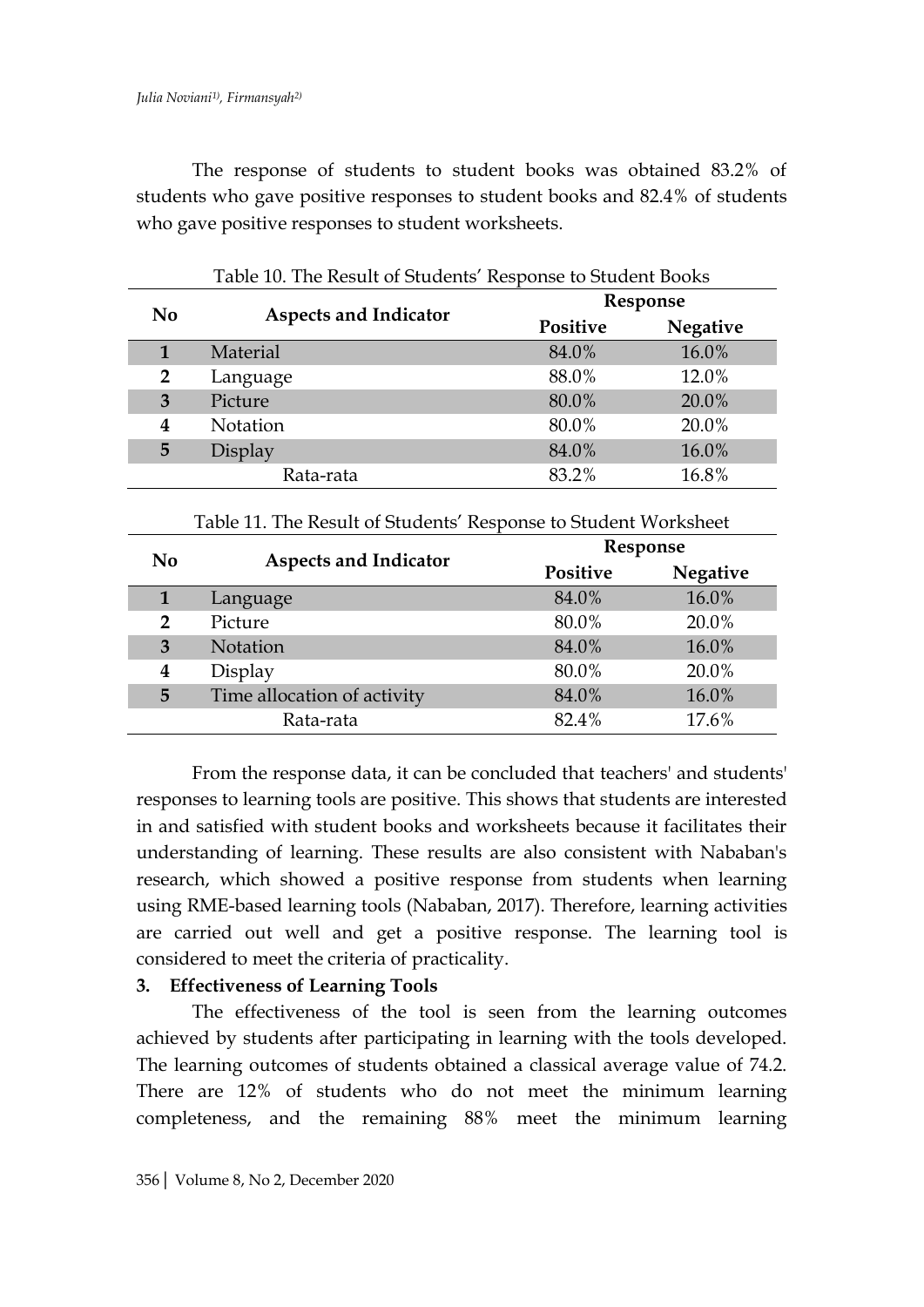completeness. From these results, the learning tool is considered effective. The success of teachers also influences the effectiveness of learning tools in teaching mathematics. The ability of mathematics teachers to manage learning activities, having knowledge and skills about mathematics and RME, and applying them in the learning process can make mathematics learning meaningful for students (Fauzi & Waluya, 2018). Other related research also showed that the development of learning tools using the RME approach meets the criteria for effectiveness. This is because RME-based learning refers to a constructivist philosophy that constructs knowledge from experience (Nababan, 2017). Students are invited to think exploratively rather than procedurally in the learning process using RME approach. Therefore, learning using RME is more effective than ordinary mathematics learning.

# **CONCLUSION**

This research produces mathematics learning tools for junior high school on relation and function materials using the Realistic Mathematics Education (RME) approach. The development of learning tools with the RME approach adapts the Plomp model development procedure consist of three phases: the investigation phase, the prototype phase, and the assessment phase. The resulting tools include lesson plan, student book, teacher book, and worksheets based on the RME approach. The validation and testing of learning tools show that the tools meet the criteria of learning tools developed, referring to valid, practical, and effective. Realistic mathematics learning tools for other topics need to be designed so that realistic mathematics learning tools are deeper and more diverse.

### **REFERENCES**

- Amin, S. M. (2014). The 2nd SEA-DR ISBN. *Writing books on mathematics for primary school on A PMRI Approach*, 1–6.
- Aytekin, C., & Sahiner, Y. (2020). An investigation of preservice mathematics teachers' teaching processes about "procedural and conceptual knowledge" related to division with fractions. *Elementary Education Online*, *19*(2), 958–981. https://doi.org/10.17051/ilkonline.2020.695840.
- Barnes, H. (2004). Realistic mathematics education: eliciting alternative mathematical conceptions of learners. *African Journal of Research in Mathematics, Science and Technology Education*, *8*(1), 53–64. https:// doi.org/10.1080/10288457.2004.10740560.

Destino, M. D., & Bharata, H. (2019). *Pengembangan bahan ajar transformasi*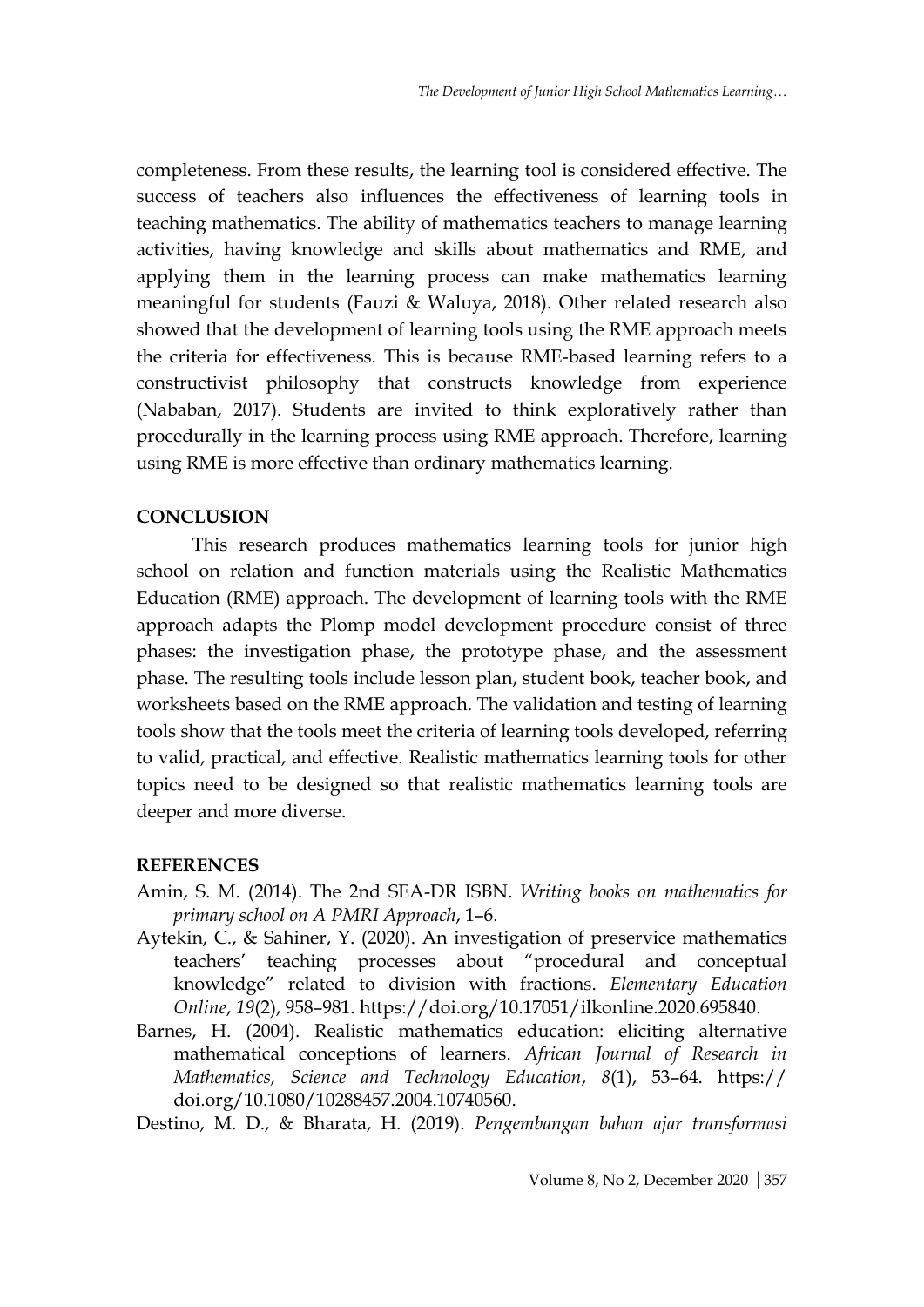*geometri berorientasi pada kemampuan berpikir kritis siswa*. *10*(1), 57–67. https:/ dx.doi.org/10.15294/kreano.v10i1.18493.

- Fauzi, A., & Waluya, S. B. (2018). Math learning with realistic mathematics education approach (RME) based on open source - ended to improve mathematics communication. *Journal of Primary Education*, *7*(1), 10–17. Retrieved from http://journal.unnes.ac.id/sju/index.php/jpe%0AMath.
- Gee, E., Fauzan, A., & Atmazaki, A. (2018). Designing learning trajectory for teaching sequence and series using RME approach to improve students' problem solving abilities designing learning trajectory for teaching sequence and series using RME approach to improve students' problem solving ability. *IOP Conf. Series: Journal of Physics*, 1–6. https://doi.org/ 10.1088/1742-6596/1088/1/012096.
- Gil-Domenech, D., & Berbegal-Mirabent, J. (2020). Making the learning of mathematics meaningful: an active learning experience for business students. *Innovations in Education and Teaching International*, *57*(4), 403–412. https://doi.org/10.1080/14703297.2020.1711797.
- Hadi, S. (2002). *Effective teacher professional development for the implementation of realistic mathematics education in Indonesia*. 454. Retrieved from http://doc.utwente.nl/58708/.
- Hall, J., & Suurtamm, C. (2020). Numbers and nerds: exploring portrayals of mathematics and mathematicians in children's media. *International Electronic Journal of Mathematics Education*, *15*(3), em0591. https:// doi.org/10.29333/iejme/8260.
- Hasibuan, A. M., Saragih, S., & Amry, Z. (2018). Development of learning materials based on realistic mathematics education to improve problem solving ability and student learning independence. *International Electronic Journal of Mathematics Education*, *14*(1), 243–252. https://doi.org/ 10.29333/iejme/4000.
- Inglis, M., & Attridge, N. (2016). Does mathematical study develop logical thinking?: testing the theory of formal discipline. *Does Mathematical Study Develop Logical Thinking?: Testing the Theory of Formal Discipline*, 1–185. https://doi.org/10.1142/q0020.
- Khoshaim, H. B. (2020). Mathematics teaching using word-problems: Is it a phobia! *International Journal of Instruction*, *13*(1), 855–868. https://doi.org/ 10.29333/iji.2020.13155a.
- Marlinda, I., & Wijaya, A. (2018). Pengembangan perangkat pembelajaran dengan pendekatan pendidikan matematika realistik berorientasi pada minat dan prestasi developing a learning set with realistic mathematics education approach oriented to the interest and achievement. *PHYTAGORAS: Jurnal Pendidikan Matematika*, *13*(1), 76–87. https://dx. doi.org/10.21831/pg.v13i1.21171.

Mauliana, Ikhsan, M., & Subianto, M. (2018). Development of learning tool